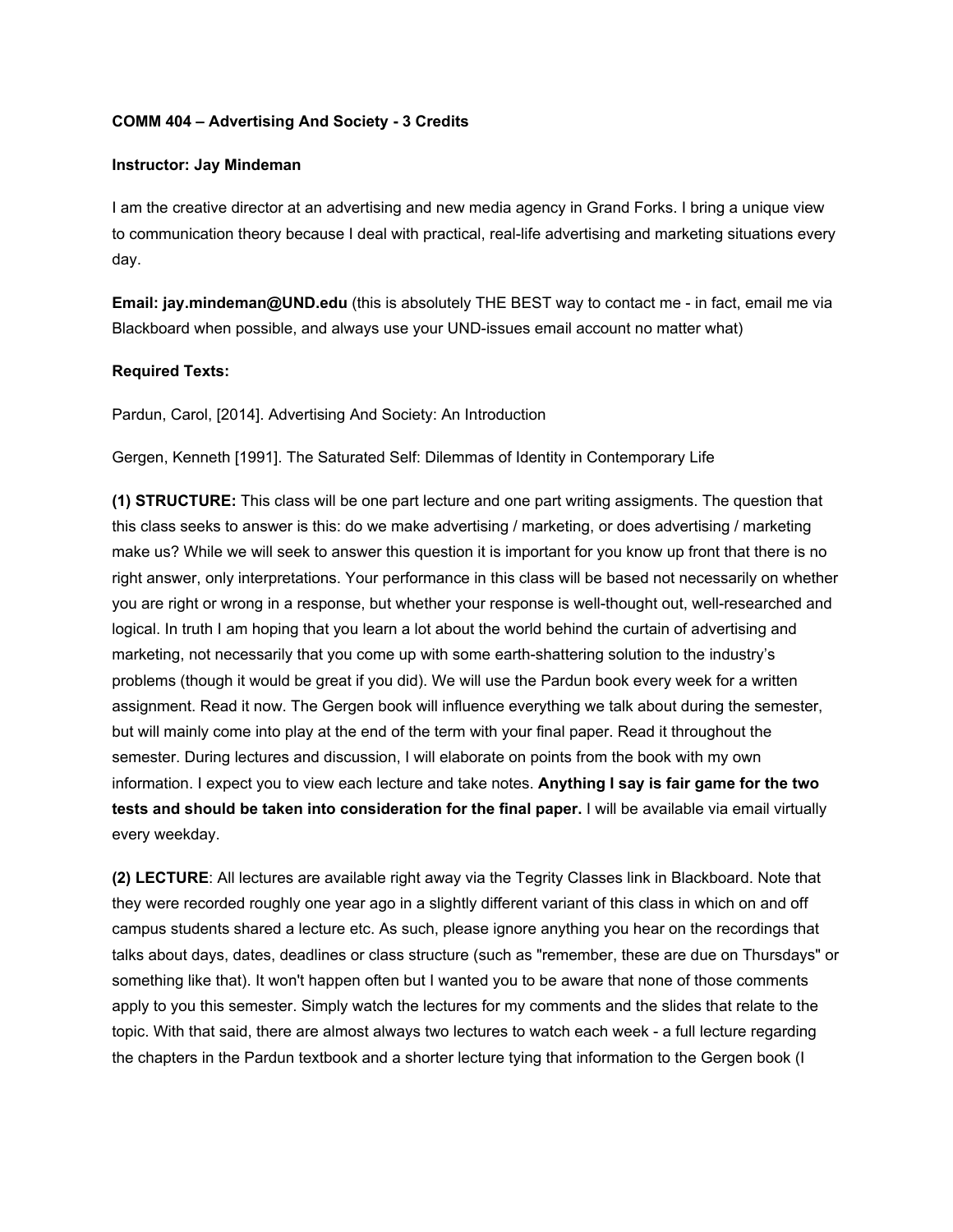tweaked the dates on these so they would appear in a logical order). Take notes. Anything I say in the lecture may appear on tests and should be considered as you write your assignments.

**WEEKLY ASSIGNMENTS:** You will be expected to turn in a one page paper (no larger than 12 point type, double spaced) regarding most lectures (see the schedule included in this document). You will be assigned a viewpoint with which to approach each topic (argument or counter-argument per the Pardun text) and each of these weekly assignments will be due at noon on the following Wednesday(again, see the schedule). Papers must be turned in as a PDF document.

**FINAL PAPER:** You will write an 8-10 page final paper (again 12 pt type, double spaced maximum) tying what you've learned from the Gergen text into your favorite topic from the Pardun text, along with how I have addressed both in the lectures. Specifically, you will be addressing the following in regards to your topic: is the controversial advertising practice influencing us (for example, should we ban tobacco ads lest they influence us to smoke), or are we responsible for creating it (can we really argue that you can't advertise a product that is legal to buy)? This paper is due at noon on November 28 (see the schedule).

**TESTS:** There will also be two tests made up entirely of short answer essay questions – one midterm and one final. Per the schedule, these tests will be assigned on a Wednesday by noon and they will be due the following Wednesday at noon.

**(3) GRADING:** I will expect the same responsibility from you as you will give real clients after you graduate. That means don't miss meetings, do make deadlines. Treat this like a business, and you'll do great. Grades are calculated like this:

Weekly Writing Assignments: 120 points (12 assignments X 10pts)

Mid-term: 100 points

Final Paper: 100 points

Final Test: 100 points

Final Grade = Total Points / 4.2

**Course Description from UND Catalog:** COMM 404. Advertising and Society. 3 Credits. Examines and evaluates the social, ethical and economic aspects of advertising. Attention is given to appraising the effects of advertising on the consumer and competition. Prerequisite: Admitted Communication Major or consent of the instructor.

**The Communication Department is committed to bringing the richness of cultural diversity to all students. Through active engagement, the Communication Department endeavors to provide**